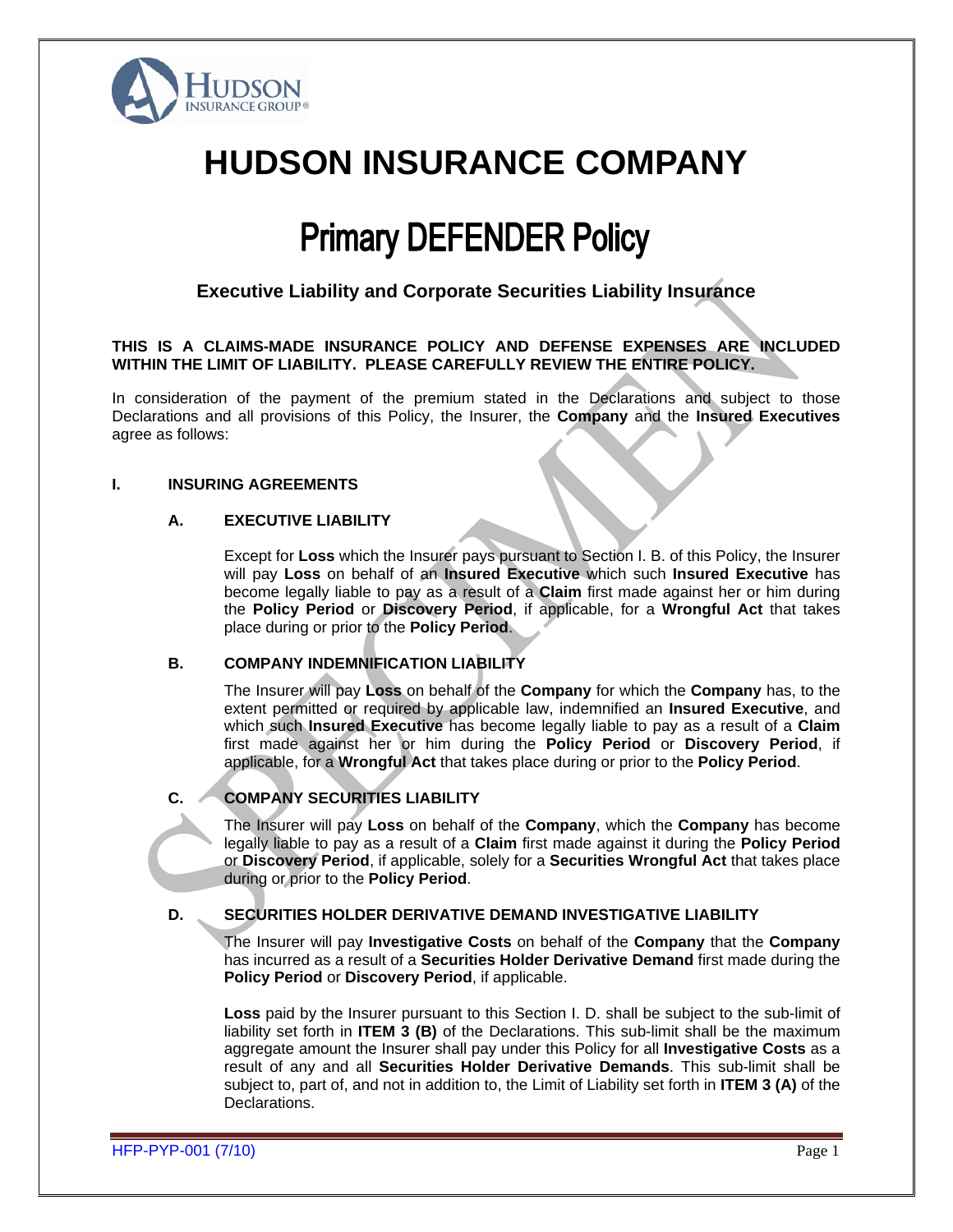

#### **II. DEFINITIONS**

- **A.** "**Claim**" means:
	- (1) a written demand for monetary or non-monetary relief, including any arbitration or mediation that is commenced by a written request or demand for such proceeding, or a written request to waive or toll a statute of limitation; or
	- (2) a civil or criminal judicial proceeding seeking monetary or non-monetary relief, including any appeal therefrom; or
	- (3) a formal civil, criminal, administrative, **Extradition** or regulatory proceeding (including a proceeding brought by, on behalf of or before the Securities Exchange Commission (SEC), Equal Employment Opportunity Commission (EEOC) or similar federal, state or local governmental agencies), including any appeal therefrom; or
	- (4) solely with respect to an **Insured Executive**, a formal investigation of such Insured **Executive** in which such **Insured Executive** has been identified by name in a subpoena, formal order or notice of investigation, including but not limited to a "Wells Notice" issued by the SEC, as someone against whom a civil or criminal lawsuit or other legal proceeding may later be commenced;
	- (5) solely with respect to an **Insured Executive**, a subpoena or other written request or demand from a governmental agency, securities exchange or similar selfregulatory entity for an interview, testimony, information or documents in connection with any matter described in subsections (1) through (4) of this definition against any **Insured** for a **Wrongful Act**.

A **Claim** shall be deemed to have been first made at the earliest date of receipt by the **Company** or **Insured Executive** or agent on her or his behalf of a written demand, criminal indictment or information, notice of charges or service of summons, subpoena or similar document commencing an investigation, lawsuit or other proceeding as described in subsections (1) through (5) of this definition against such **Insured Executive** or the **Company.** 

- **B**. "**Company**" means the entity named in **ITEM 1** of the Declarations or any **Subsidiary** created or acquired before or during the **Policy Period**, including such entity or **Subsidiary** when operating as a debtor in possession under Chapter 11 of the United States Bankruptcy Code or any similar bankruptcy law of any jurisdiction in the world."
- **C.** "**Defense Expenses**" means all reasonable and necessary legal fees and expenses incurred in the defense or investigation of any **Claim** after such **Claim** has been made, and shall also include the reasonable and necessary expenses in connection with any appeal of such **Claim** but shall not include the **Company's** overhead expenses or any salaries, wages, fees, or benefits of any **Insured Executive** or agents or employees of the **Company**.

**Defense Expenses** also includes, but always subject to the Sub-Limit of Liability set forth in **ITEM 3 (B**) of the Declarations, reasonable and necessary legal fees and expenses incurred by the **Company** or any committee formed by it (other than the **Company's** overhead expenses or any salaries, wages, fees, or benefits of any **Insured Executive**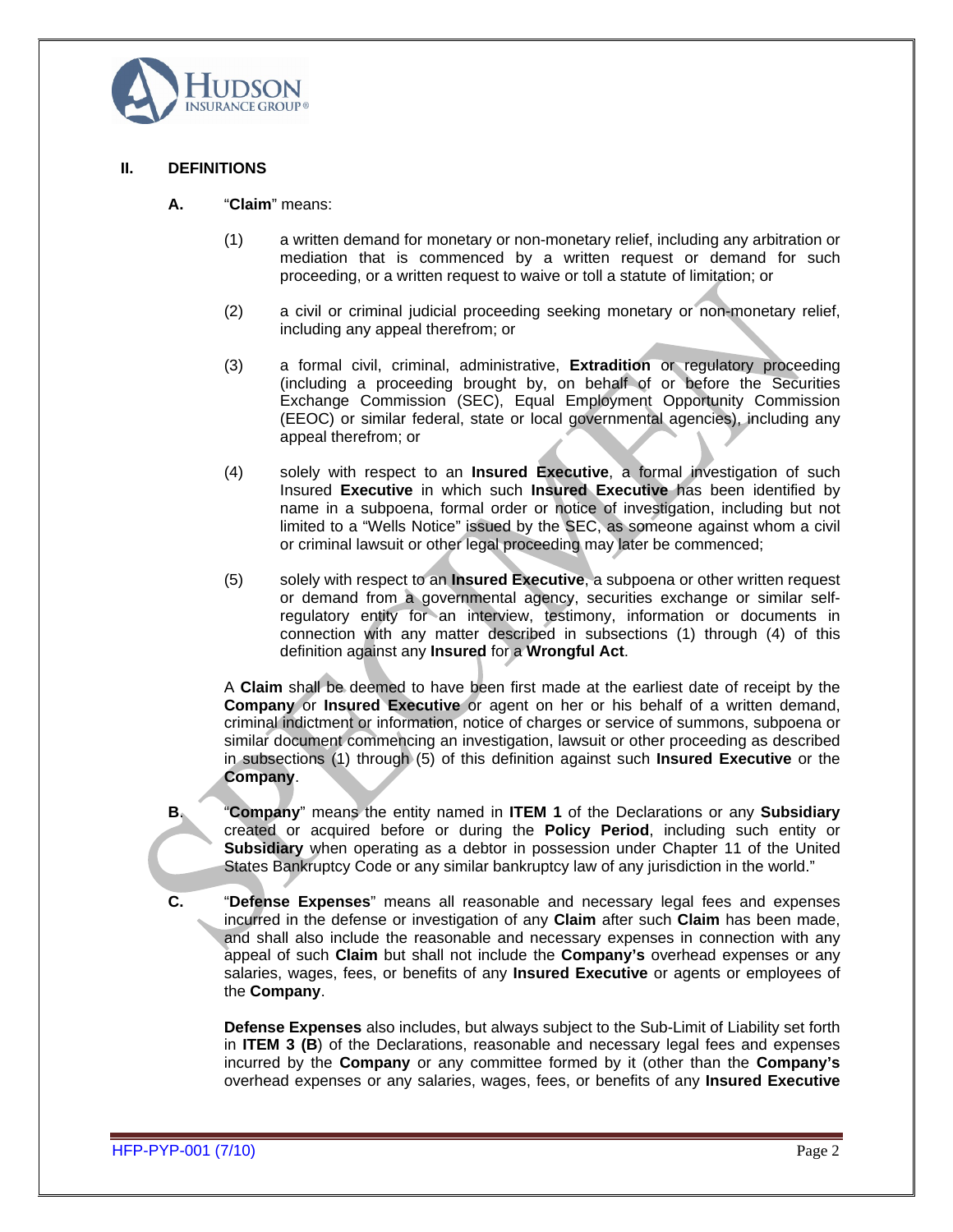

or agents or employees of the **Company)**, solely in connection with the investigation and evaluation of a **Securities Holder Derivative Demand**.

- **D.** "**Discovery Period**" means the period set forth in **ITEM 6** of the Declarations, if duly elected and purchased pursuant to Section V. I. of this Policy.
- **E.** "**Extradition**" means any formal and lawful process or proceeding commenced against an **Insured Executive** located in any jurisdiction in an attempt to obtain the voluntary or involuntary surrender of such **Insured Executive** to another jurisdiction.
- **F.** "**Insured**" means the **Company** and any **Insured Executive** as delineated in the Insuring Agreements set forth in Section I of this Policy.
- **G.** "**Insured Executive**" means any or all of the following:
	- (1) a past, present or future elected director, appointed officer or elected or appointed member of a board of managers of the **Company**, including any general counsel who is also an employee of the **Company** and other lawyers who are employees of the **Company**; or
	- (2) the functional equivalent of such director, officer or manager of the **Company**  when serving in such capacity outside the United States of America; or
	- (3) the lawful spouse or domestic partner of an **Insured Executive**, but solely for a **Wrongful Act** by such **Insured Executive**; or
	- (4) the estate, heirs, legal representatives or assigns of an **Insured Executive**, but solely in the event of his or her death, incapacity or bankruptcy and solely for a **Wrongful Act** by such **Insured Executive**; or
	- (5) any employee of the **Company**, but solely for a **Securities Wrongful Act** by such employee.
- **H.** "**Interrelated Wrongful Acts**" means **Wrongful Acts** that are logically, causally or otherwise based upon, arising from, resulting from, or in consequence of the same or related facts, circumstances, situations, transactions, causes or events, regardless of whether such **Wrongful Acts** are alleged by way of a single or multiple **Claims** under this Policy or any other policy in effect prior to the inception of this **Policy Period**.

**I.** "**Investigative Costs**" means reasonable and necessary expenses incurred by the **Company** or an **Insured Executive**, directly or indirectly through any duly constituted board or committee, incurred in the investigation of a **Securities Holder Derivative Demand**, provided that **Investigative Costs** shall not include salaries, wages, remuneration, overhead or benefit expenses of or associated with any **Insured Executive**.

**J.** "**Loss**" means judgment and settlement amounts (including pre- or post-judgment interest, punitive or exemplary damages, and the multiplied portion of any damages award, provided that such amounts are insurable pursuant to the law in any jurisdiction whose law may reasonably be applicable and which does not hold such amounts to be uninsurable), **Investigative Costs** pursuant to Section I. D. of this Policy, and **Defense Expenses** that an **Insured** is legally liable to pay. In determining applicable law with respect to any amounts referenced in this Definition, only the following factors shall be considered: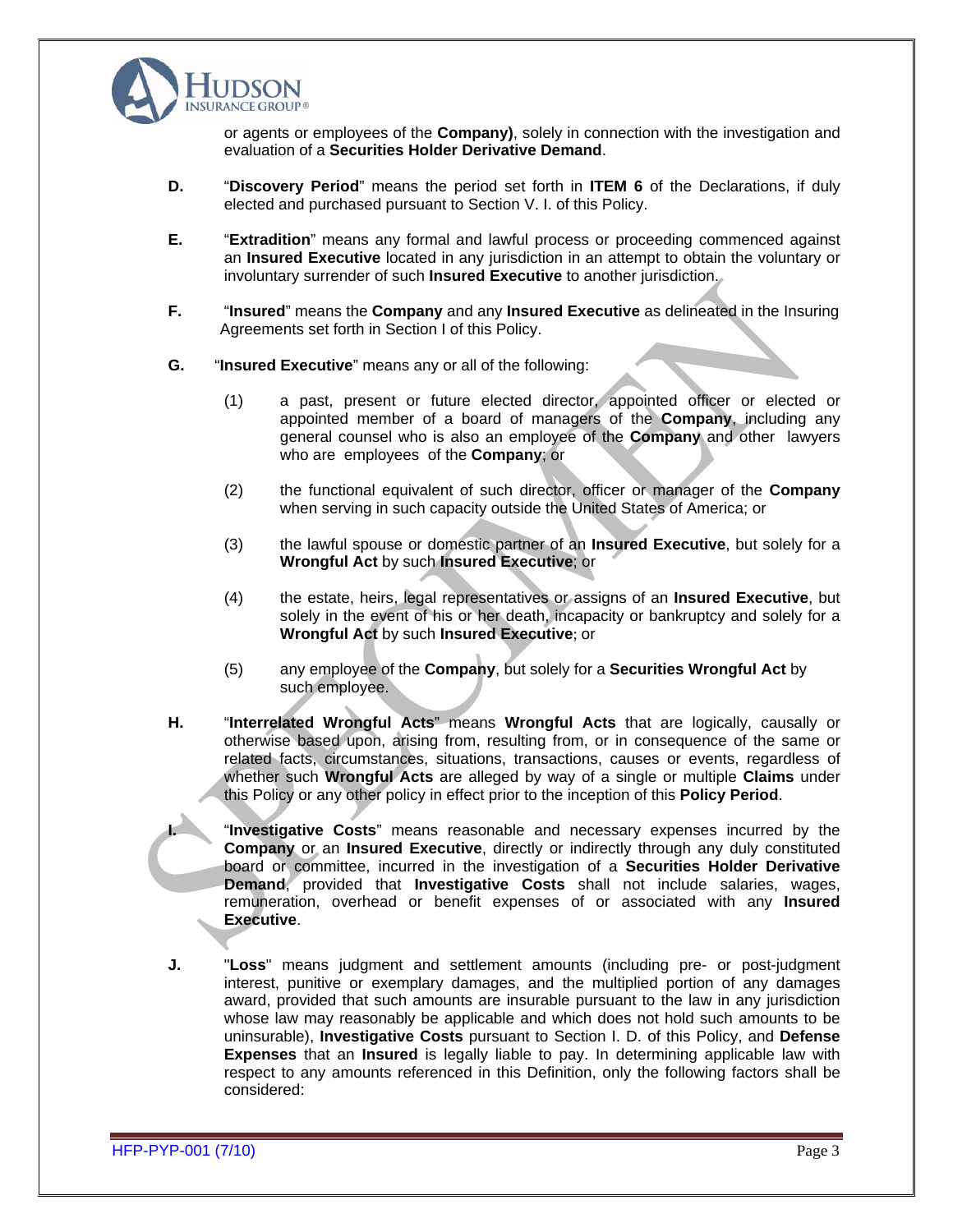

- (1) the state in which the **Company** is incorporated;
- (2) the state in which the **Company** has its principal place of business;
- (3) the state in which the litigation awarding punitive or exemplary damages was filed and maintained; or
- (4) the state in which any **Wrongful Act** takes place and on which the punitive or exemplary damages award is predicated.

 The Insurer shall not challenge any written opinion of counsel retained by or on behalf of an **Insured** asserting that the award of punitive or exemplary damages atissue is insurable, provided that such counsel is duly licensed to practice law in the jurisdiction whose law is opined to be applicable and such counsel agrees in writing that the Insurer is a party that may rely upon its opinion.

**Loss** shall also include taxes imposed by law upon any **Insured Executive** in his or her capacity as such solely in connection with any bankruptcy, receivership, conservatorship or liquidation of the **Company**, provided always that such taxes are insurable under applicable law.

**Loss** shall also include reasonable and necessary fees and expenses incurred with the prior written consent of the Insurer and by the Chief Executive Officer or Chief Financial Officer of the **Company** solely to facilitate the return of any amounts required to be repaid by such Chief Executive Officer or Chief Financial Officer pursuant to § 304 (a) of the Sarbanes-Oxley Act of 2002, exclusive of the actual amounts required to be repaid pursuant to § 304 (a) of the Sarbanes-Oxley Act of 2002.

With regard to any portion of a settlement, judgment, or **Defense Expenses** that is predicated on liability arising under Section 11, 12 or 15 of the Securities Act of 1933 or any amendments thereto, the Insurer shall not contend that such portion is uninsurable as a matter of law.

**Loss** shall in no event include the following:

- $(1)$  taxes (other than when imposed as described above in this Definition);
- (2) the cost of complying with any non-monetary relief;
- (3) any amounts otherwise uninsurable pursuant to applicable law;
- (4) fines and penalties, except for civil penalties imposed upon an **Insured Executive** pursuant to the Foreign Corrupt Practices Act (FCPA).; and
- (5) any costs incurred in connection with the testing, monitoring, clean-up, removal, containment, treatment, detoxification, neutralizing or assessment of the effects of **Pollutants**.
- **K.** "**Outside Wrongful Act**" means an actual or alleged act, error, omission, misstatement, misleading statement, neglect, or breach of duty by an **Insured Executive**, while serving in the capacity of a director, officer, trustee, regent, or governor or functional equivalent of the foregoing, of an **Outside Entity** or any matter asserted against an **Insured Executive** solely by reason of his or her status as such.
- **L. "Outside Entity"** means any entity, other than the **Company**, which is: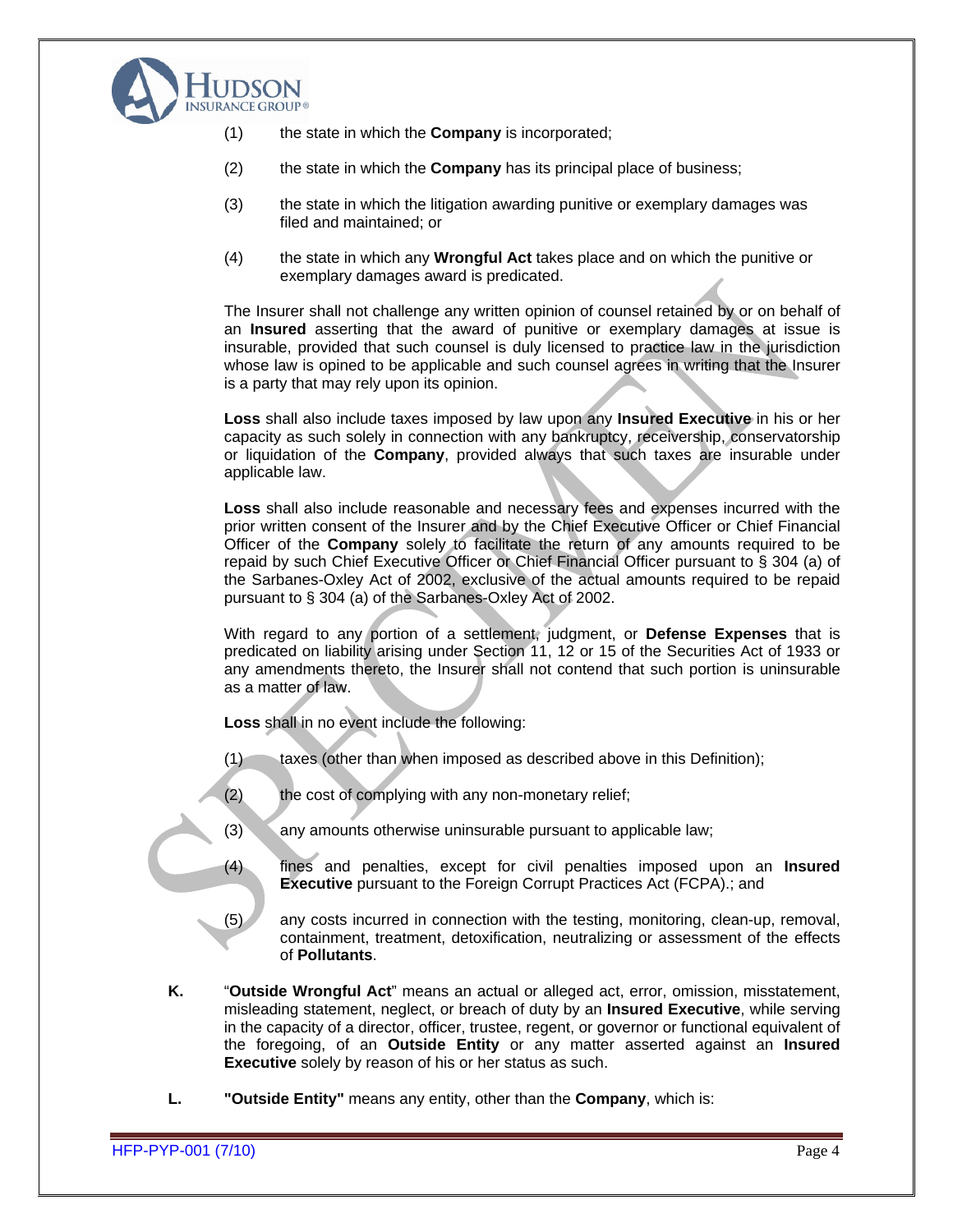

- (1) a not-for-profit corporation, community chest, fund or foundation that is exempt from federal income tax as an organization described in Section 501(c)(3) of the Internal Revenue Code of 1986;
- (2) an entity organized for a religious or charitable purpose under any not-for-profit statute; or statute; or statute; and statute; or statute;  $\sim$  statute;  $\sim$  statute; or statute; or statute;  $\sim$
- (3) an entity listed as an **Outside Entity** in a written endorsement issued by the Insurer to form a part of this Policy.
- **M.** "**Policy Period**" means the period set forth in **ITEM 2** of the Declarations, or any shorter period resulting from termination of this Policy pursuant to its terms and conditions.
- **N.** "**Pollutants**" means any solid, liquid, gaseous or thermal irritant, or contaminant, including, smoke, vapor, soot, fumes, acids, alkalis, chemicals, asbestos or asbestos containing products, or waste. Waste includes material to be recycled, reconditioned or reclaimed. reclaimed.
- **O.** "**Securities Holder Derivative Demand**" means any written demand by a securities holder of the **Company**, in her, his or its capacity as such, upon the **Company** or one or more **Insured Executives** to commence a civil judicial proceeding against any **Insured Executives** for **Wrongful Acts** of such **Insured Executives**.
- **P.** "**Securities Wrongful Act**" means any actual or alleged act based upon or arising from the purchase or sale or offer to purchase or sell securities issued by the **Company** in the open market or in a direct transaction with the **Company**. **Securities Wrongful Act** shall also mean any breach of fiduciary duty or other act on the part of an **Insured Executive** in an action brought by any securities holder of the **Company** derivatively on the **Company's** behalf.
- **Q.** "**Subsidiary**" means any corporation or other entity, in which and solely during the time
	- period when, the **Company** owns, directly or through one or more other **Subsidiaries**:  $(1)$  more than fifty percent (50%) of the outstanding securities representing the right to vote for the election of the directors of such entity; or
	- (2) the right to elect, appoint or designate more than fifty percent (50%) of the members of any board of managers of such entity.

#### **R.** "**Wrongful Act**" means:

- (1) an actual or alleged act, error, omission, misstatement, misleading statement, neglect, or breach of duty or **Wrongful Employment Practice** by an **Insured Executive** in her or his capacity as such;
- (2) any matter asserted against an **Insured Executive** solely by reason of his or her status as such; or **and the such as a such a such as a such** a such as  $\parallel$  and  $\parallel$  and  $\parallel$  and  $\parallel$  and  $\parallel$  and  $\parallel$  and  $\parallel$  and  $\parallel$  and  $\parallel$  and  $\parallel$  and  $\parallel$  and  $\parallel$  and  $\parallel$  and  $\parallel$  and  $\parallel$  and  $\parallel$  and  $\parallel$  an
- (3) an **Outside Wrongful Act**; or
- (4) a **Securities Wrongful Act** by an **Insured Executive** in her or his capacity as such or by the **Company**.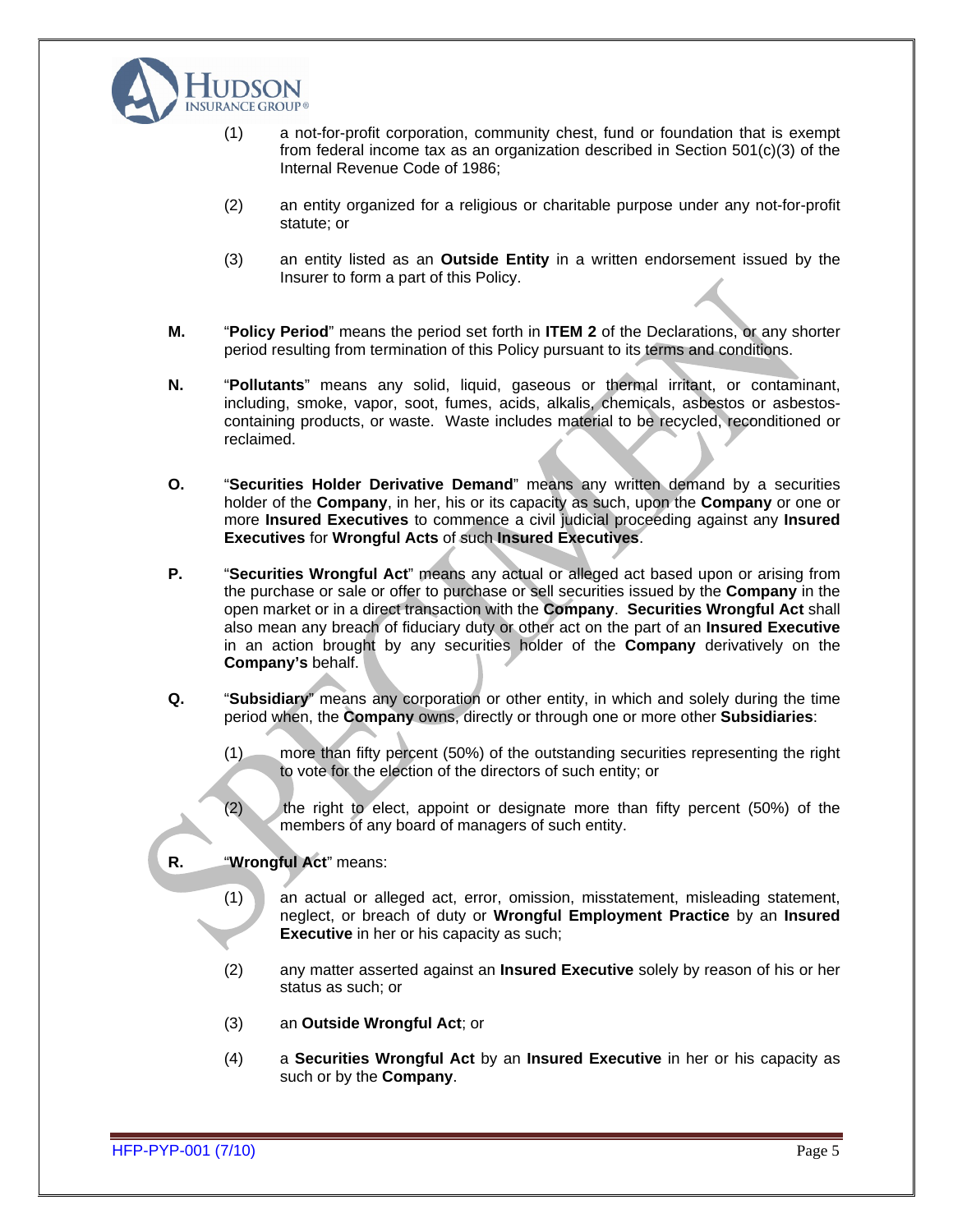

- - **S.** "**Wrongful Employment Practice**" means any of the following alleged by an employment applicant, employee, or former employee of the **Company** or an **Outside Entity**:
		- (1) violation of any federal, state or local law applicable to employment discrimination or sexual or other workplace harassment; or
		- (2) retaliatory or other adverse employment action against an individual on account of such individual's exercise or attempted exercise of rights protected by law, refusal to violate any law, or on account of the individual having assisted or testified in or cooperated with a proceeding or investigation regarding alleged violations of law; or
		- (3) wrongful termination of employment, including constructive or retaliatory discharge; or
		- (4) wrongful deprivation of career opportunity, refusal to hire in violation of any applicable federal, state or local law, employment-related misrepresentation, failure to promote, or wrongful discipline, demotion, or evaluation.

#### **III. EXCLUSIONS**

The Insurer shall not pay **Loss** in connection with that portion of any **Claim** made against an **Insured Executive** for any **Wrongful Act,** or against the **Company** for a **Securities Wrongful Act** that is:

- **A.** a wrongful act, circumstance, incident or potential or actual claim that has been reported to and accepted by any insurer providing similar type insurance as provided by this Policy to any **Insured Executive** or the **Company** under a policy in force prior to the inception date of the **Policy Period**;
- **B.** for emotional distress, mental anguish, humiliation, outrage, libel, slander or other defamation (except when any or all of the foregoing are alleged to be employmentrelated), physical or bodily injury, sickness, disease, death, invasion of privacy, trespass, nuisance or wrongful entry or eviction, assault, battery or loss of consortium, or for damage to or destruction of any tangible (real or personal) property, including loss of use or diminution of value thereof;
- **C.** for any violation of the Employee Retirement Income Security Act of 1974 (ERISA), as amended, or any similar law;
- **D.** for:
	- (1) deliberately fraudulent, or deliberately criminal actor deliberately fraudulent or deliberately criminal omission or any deliberate violation of any statute, rule, or law by the **Company** or an **Insured Executive**; or
	- (2) profit or remuneration gained by the **Company** or any **Insured Executive** to which she, he or it is not legally entitled. This subparagraph  $D(2)$  exclusion shall not apply with regard to any portion of a settlement or judgment that is predicated on liability arising under Section 11 or 12 of the Securities Act of 1933 or any amendments thereto; or
	- (3) for any "short swing" profit amounts in violation of Section 16 (b) of the Securities Exchange Act of 1934;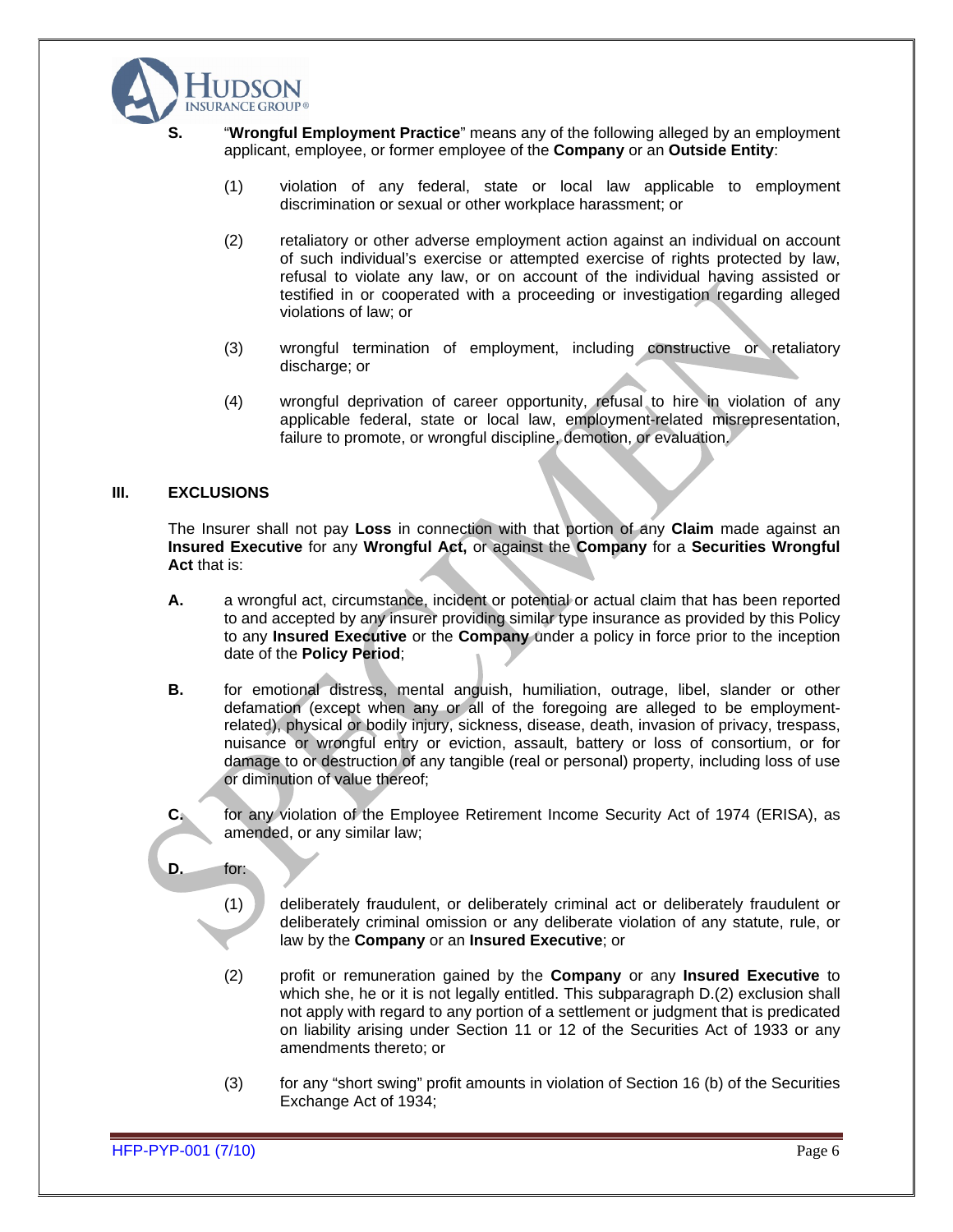

provided that the acts or conduct underlying the foregoing exclusions in this Section III. D. are determined by a final adjudication, after exhaustion of all appeals (including petitions for rehearing), in the underlying action establishes that such **Insured Executive** committed such act, omission or violation, or gained such profit or remuneration. These exclusions shall not be applicable to that part of **Loss**, which is comprised of **Defense Expenses**;

- **E.** based upon, arising from, or in any way related to any prior or pending litigation or proceeding against any **Insureds** as of the applicable Prior Litigation Date set forth in **ITEM 7** of the Declarations or the same or any substantially similar fact, circumstance or situation underlying or alleged in such litigation or proceeding;
- **F.** based upon, arising from, or in any way related to unpaid wages (including overtime pay), workers' compensation benefits, unemployment compensation, disability benefits, improper payroll deductions, improper employee classification, failure to maintain accurate time records, failure to grant meal and rest periods, or social security benefits;
- **G.** based upon, arising from, or in any way related to a violation of the Fair Labor Standards Act (FLSA), Worker Adjustment and Retraining Notification Act (WARN), the National Labor Relations Act (NLRA), the Occupational Safety and Health Act (OSHA), the Consolidated Omnibus Budget Reconciliation Act of 1985 (COBRA), or any rule or regulation promulgated thereunder, or similar federal, state, local, or common law, rules or regulations; the contract of the contract of the contract of the contract of the contract of the contract of the contract of the contract of the contract of the contract of the contract of the contract of the contract o
- **H.** a **Claim** brought or maintained by or on behalf of a **Company** or **Outside Entity**, against:
	- (1) any other **Company** or **Outside Entity**; or
	- (2) an **Insured Executive** in any **Company** or **Outside Entity**, except with regard to any **Claim** that is brought:
		- (a) outside of United States of America or Canada;
		- (b) as a securities holder derivative action; or
		- (c) by or on behalf of any Examiner, Trustee, Receiver, Liquidator, Creditors Committee of the **Company** or **Outside Entity** or any assignee thereof.

**I.** a settlement or judgment amount that represents the amount by which the purchase price or consideration is effectively increased in connection with a **Claim** alleging that the price or consideration paid or proposed to be paid in a transaction involving all or substantially all of the ownership interest in or assets of any entity is inadequate, as well as plaintiff counsel fees and costs awarded or settled as part of such **Claim**; or

**J.** based upon, arising from, or in any way related to the liability of others assumed by an **Insured** under any employment contract or agreement; provided, however, this exclusion shall not apply to liability that would have been incurred in the absence of such contract or agreement.

Unless otherwise provided by way of endorsement to this Policy, neither the intent, knowledge nor **Wrongful Act** of any **Insured Executive** or the **Company** shall be imputed to any other **Insured Executive** to determinethe application of the foregoing exclusions.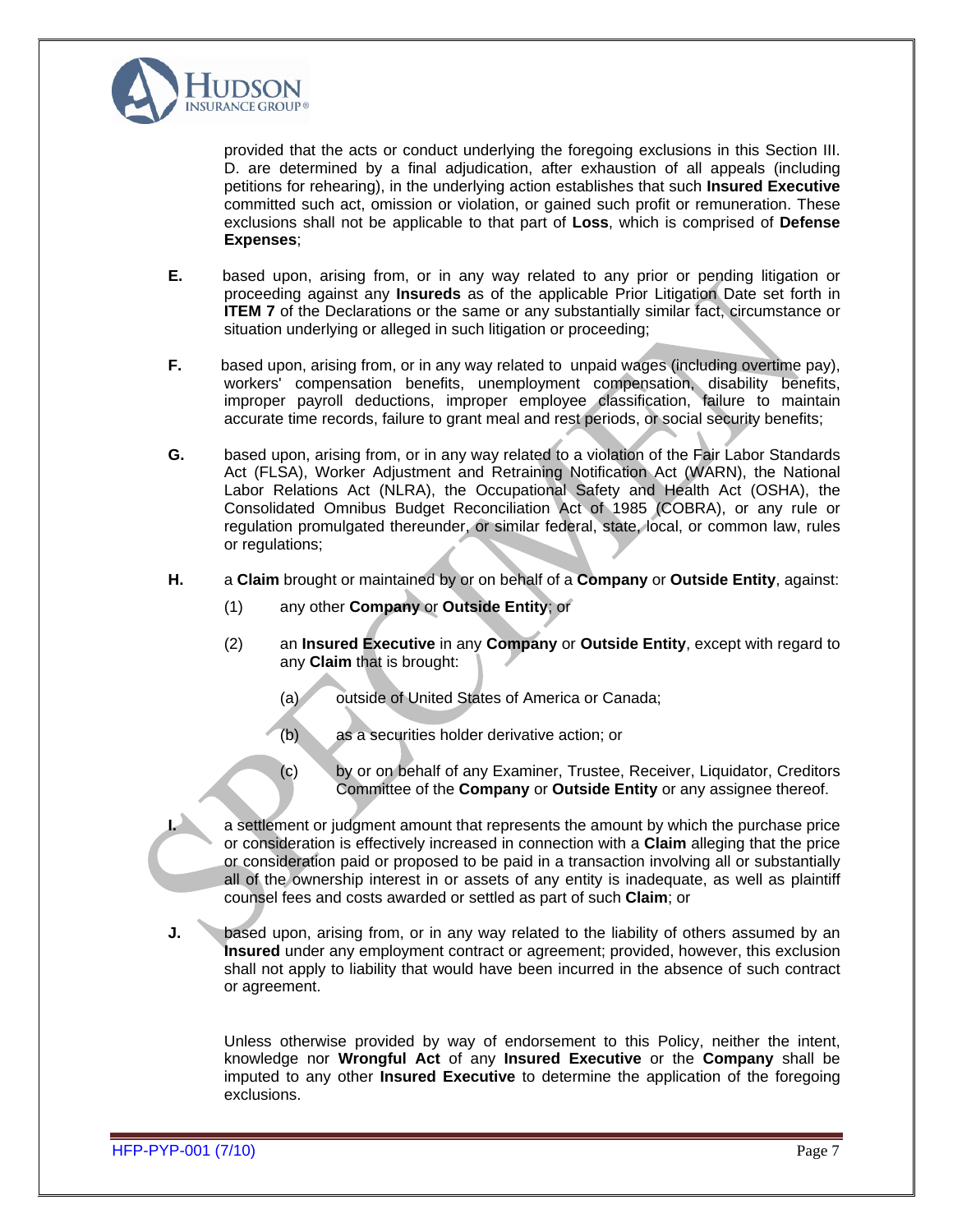

#### **IV. REPORTING OF WRONGFUL ACTS, CIRCUMSTANCES AND CLAIMS**

- **A.** If, during the **Policy Period** or **Discovery Period**, if applicable, any **Insured** first becomes aware of a **Wrongful Act** or circumstances that might reasonably give rise to a **Claim** for a **Wrongful Act** and if, during the **Policy Period** or **Discovery Period**, if applicable, the **Insured** provides the Insurer with written notice of the specific circumstances and actual, alleged or potential **Wrongful Act**, the consequences which have resulted or may result from such **Wrongful Act** or circumstances (including but not limited to actual or potential damages), the identities or descriptions of potential claimants, and the manner in which the **Insured** first became aware of such circumstances or **Wrongful Act**, then, any **Claim** subsequently made arising from such **Wrongful Act** or circumstances will be treated as if it had been first made during the **Policy Period**.
- **B.** Any and all **Claims** and **Securities Holder Derivative Demands** shall be reported to the Insurer as soon as practicable after they are first made against an **Insured** and first known by either the **Company's** chief executive officer, chief financial officer, chief operating officer, general counsel or risk manager but in no event later than one hundred twenty (120) days after the termination of the **Policy Period**, and by the end of any **Discovery Period**, if applicable. If the **Company** proves to the Insurer's satisfaction, however, that it was not reasonably possible to provide such notice within the one hundred twenty (120) day time period and that the later notice was given as soon as reasonably possible thereafter, the Insurer agrees to waive the foregoing time period for reporting.
- **C.** All notices intended for the Insurer under this Policy, whether with regard to **Claims**, **Wrongful Acts**, circumstances or any other matter pertaining to this Policy, should be directed to the appropriate address set forth in **ITEM 9** of the Declarations.

#### **V. COVERAGE EXTENSIONS**

#### **A. Spouses and Domestic Partners**

Coverage under this Policy shall extend to the lawful spouse or domestic partner of an **Insured Executive** for a **Claim** made against such spouse or domestic partner, provided that: when the contract of the contract of the contract of the contract of the contract of the contract of the

- (1) the **Claim** arises solely from:
	- (a) such person's status as the spouse or domestic partner of an **Insured Executive**; or
	- (b) such spouse's or domestic partner's ownership of property, and the property is sought solely as a source of recovery for a **Wrongful Act** by an **Insured Executive**;
- (2) the **Insured Executive** is named in such **Claim** together with the spouse or domestic partner; and
- (3) coverage of the spouse or domestic partner shall be on the same terms and conditions, including any applicable Retention, as apply to coverage of the **Insured Executive** for such **Claim**.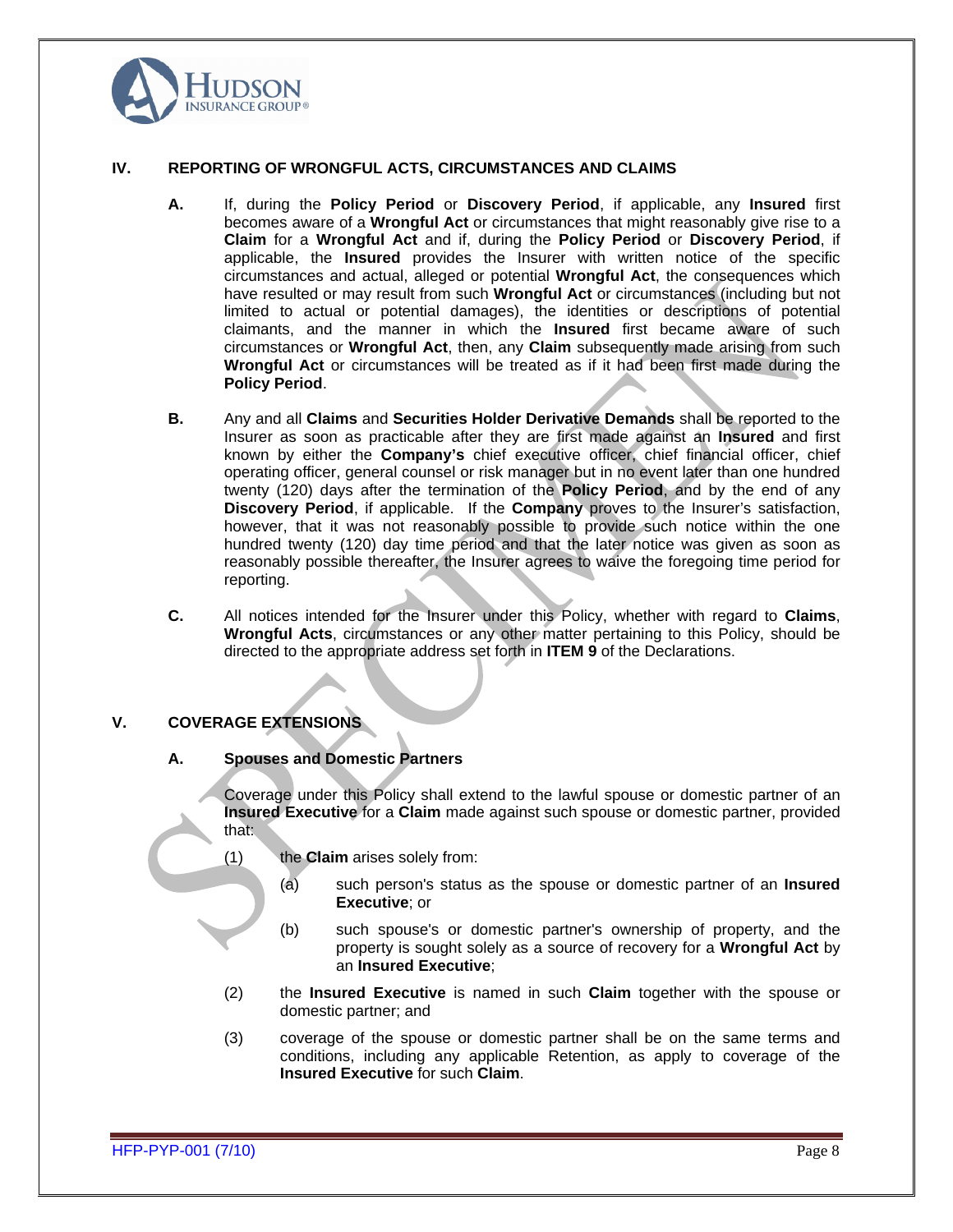

No coverage shall apply to any **Loss** resulting from any act, error or omission of such spouse or domestic partner.

#### **B. Estates and Legal Representatives**

In the event of the death, incapacity or bankruptcy of an **Insured Executive**, any **Claim**  made against the estate, heirs, legal representatives or assigns of such **Insured Executive** for a **Wrongful Act** of such **Insured Executive** shall be deemed to be a **Claim** made against such **Insured Executive**. No coverage shall apply to any **Loss** directly resulting from any act, error or omission of such estate, heirs, legal representatives or assigns.

#### **VI. GENERAL CONDITIONS**

#### **A. Limits of Liability, Retentions and Indemnification**

The Insurer's maximum aggregate liability for all **Loss**, on account of all **Claims** first made during the **Policy Period** shall be the Limit of Liability set forth in **ITEM 3** of the Declarations. **Defense Expenses** shall be part of and not in addition to such Limit of Liability and shall reduce and may exhaust the Limit of Liability.

The Insurer shall have no obligation to pay **Loss**, including **Defense Expenses**, after the Limit of Liability has been exhausted.

The Insurer shall have no obligation to pay **Loss**, including **Defense Expenses**, unless and until the applicable Retention set forth in **ITEM 5** of the Declarations is satisfied. The Retention and payment of any defense expenses, settlement or judgment amount within the Retention shall be the responsibility of the **Insureds**, each according to their interest, and shall not be insured under any policy of insurance. There shall be no retention amount for either **Insuring Agreement I A. "Executive Liability"** or **Insuring Agreement I D. "Securities Holder Derivative Demand Investigative Liability".**

If a **Claim** is covered under more than one Insuring Agreement set forth in Section I. of this Policy and where such Insuring Agreements are each subject to a Retention, then the applicable Retentions will apply severally, but the maximum total Retention shall in no event exceed the amount of the largest applicable Retention.

If the **Company** is permitted or required by applicable law to indemnify the **Insured Executives** or advance **Defense Expenses** on their behalf, but refuses in writing or otherwise fails to indemnify, advance or otherwise pay such **Insured Executives** (other than for the fact that it is financially insolvent as defined in the United States Bankruptcy Code), then the Insurer shall advance such **Defense Expenses** under this Policy, subject to and in reduction of the applicable Limit of Liability set forth in **ITEM 3** of the Declarations, until such time that the **Company** accepts its obligation or the Retention amount set forth in **ITEM 5** of the Declarations as being applicable to the Insuring Agreement set forth in Section I.B. is satisfied.

#### **B. Defense and Settlement**

The **Insured** shall have the right to select counsel with respect to the defense of any **Claim** under this Policy, subject to the consent of the Insurer, which shall not be unreasonably withheld. Otherwise, the **Insured** may only incur **Defense Expenses** or admit liability for, make any settlement offer with respect to, or settle any **Claim** without the Insurer's consent during the period within thirty (30) days prior to report of such **Claim** pursuant to Section IV. of this Policy.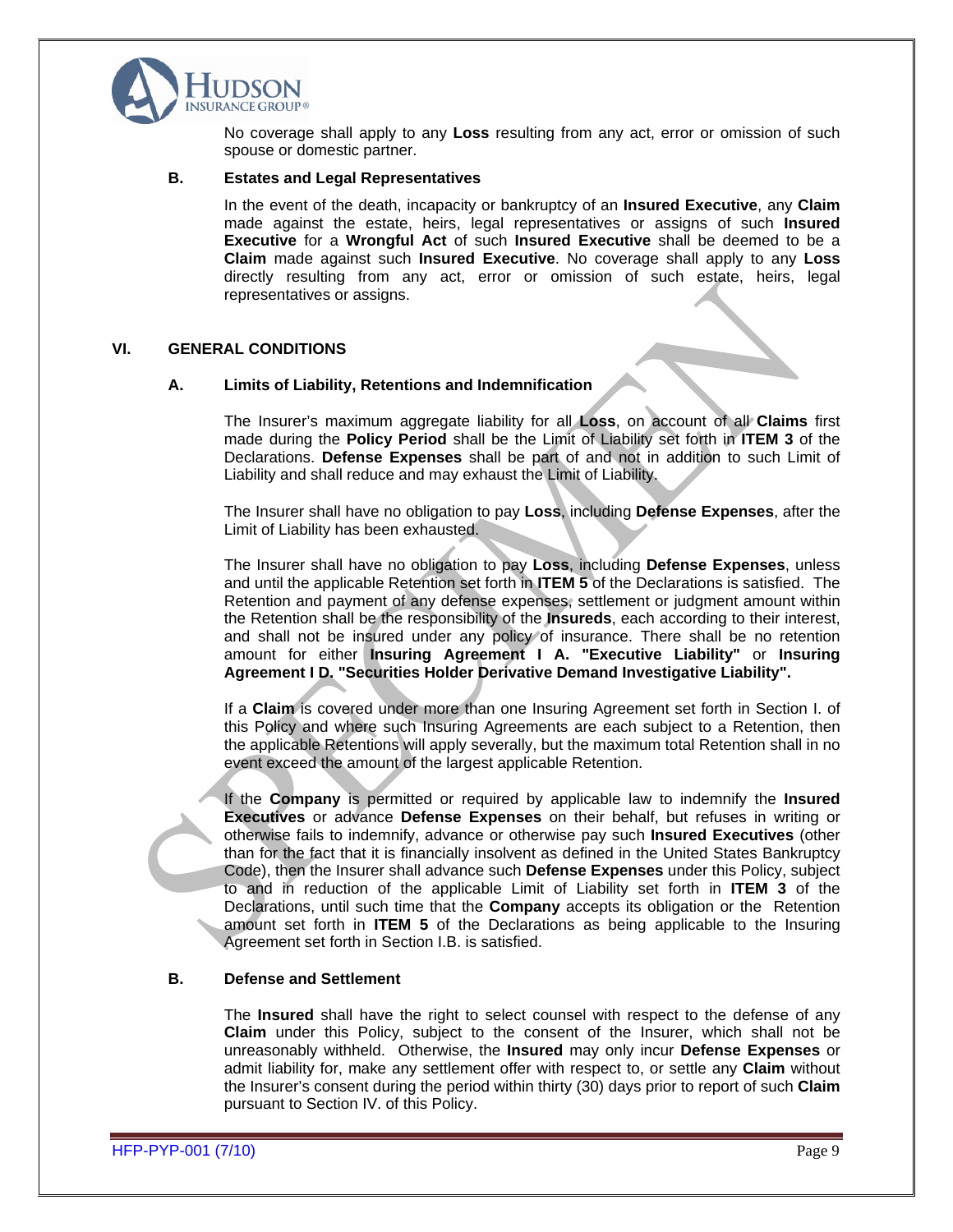

The Insurer will pay on a current basis, i.e. no later than ninety (90) days after receipt by the Insurer of appropriately itemized invoices, all reasonable and necessary **Defense Expenses** before the disposition of the **Claim** for which this Policy provides coverage. In the event of such advancement, the **Insureds** agree that they shall repay the Insurer, severally according to their interests, any **Loss**, including **Defense Expenses** paid pursuant to a written reservation of the Insurer's rights, if it is finally determined in any judicial or alternative dispute resolution proceeding that the **Loss** incurred is not covered under this Policy. Such repayment obligation, however, shall not apply with respect to any **Defense Expenses** that become uninsured pursuant to Section III. D. of this Policy, unless there has been a final adjudication as described therein.

The **Insureds** may also settle any **Claim** without the Insurer's prior written consent only if the amount of the settlement plus **Defense Expenses** does not exceed the amount of the applicable Retention set forth in **ITEM 5** of the Declarations. In all such instances, however, the Insurer must be promptly provided with any requested information and documents with respect to such settled **Claim**.

#### **C. Other Insurance**

This Policy shall only apply specifically excess of and in no event shall be contributory with any valid and collectible policy of insurance providing coverage to an **Insured**, regardless of whether such other insurance is stated to be primary, contributory, contingent, excess or otherwise, unless such other insurance is written specifically excess of this Policy by reference in such other policy or policies to this Policy's policy number.

#### **D. Assistance and Cooperation**

The **Insured Executives** and the **Company** agree to provide the Insurer with all information, assistance and cooperation that the Insurer may reasonably request, and agree that they will do nothing which in any way increases the Insurer's exposure under this Policy or in any way prejudices the Insurer's potential or actual rights of recovery against any party after a **Claim** is first made against an **Insured**.

Unless prohibited by applicable law or as a result of financial insolvency, the **Company** shall satisfy all of its indemnification and advancement obligations to the **Insured Executives** upon their written request to do so. The **Insured Executives**, upon the Insurer's request, agree to cooperate fully with the Insurer in the pursuit of all appropriate permissive or mandatory indemnification and advancement from any and all sources.

# **E. Subrogation**

This Policy has been issued to the **Company** in consideration of the **Company's** agreement to honor its indemnification and advancement obligations to the **Insured Executives** to the fullest extent of all applicable law, any charter or by-law provision with regard to indemnification or advancement of **Defense Expenses**, and any other contract or agreement providing for the indemnification. or advancement of **Defense Expenses** of or to **Insured Executives**.

In the event of any payment under this Policy, including **Loss** payments that the Insurer makes in the event the **Company** fails to honor its indemnification and advancement obligations described in the previous paragraph, the Insurer shall be subrogated to all of the potential or actual rights of recovery of the **Company** and/or the **Insured Executives**. The **Company**, through its employees or other agents, and the **Insured Executives** shall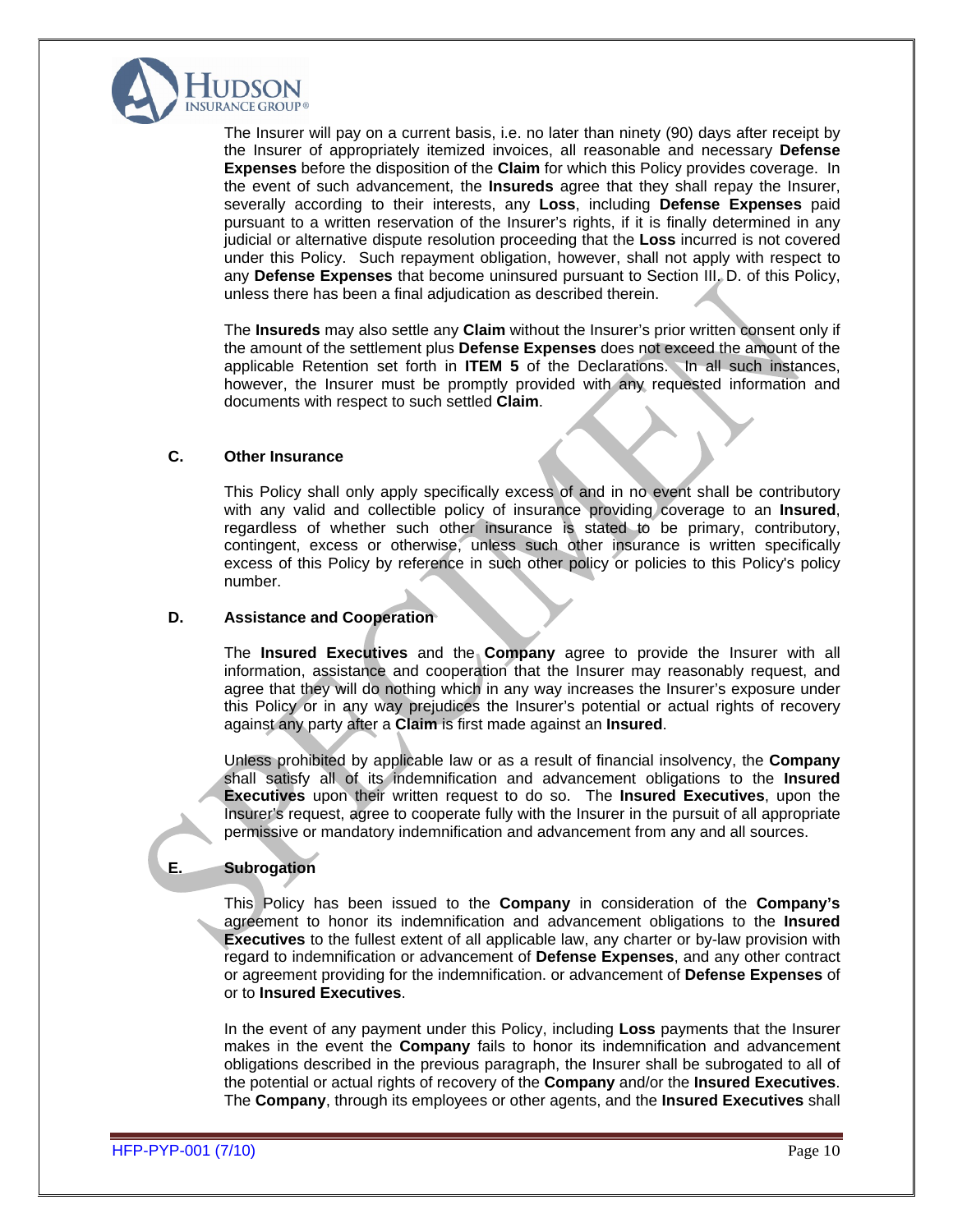

execute all papers required and will do everything necessary to secure such rights including but not limited to the execution of such documents as are necessary to enable the Insurer to effectively bring suit in their name, and will provide all other assistance and cooperation which the Insurer may reasonably require. The Insurer does not waive, compromise or release any of its rights to recover **Loss** paid under this Policy from the issuers of any other insurance under which coverage may be owed.

The Insurer shall not be entitled to subrogation against any **Insured Executive** based upon conduct within the scope of any of the exclusions set forth in Section III. D. of this Policy unless there has been a final adjudication as otherwise prescribed in that Section III, D.

### **F. Transactions and Change in Control During the Policy Period**

- (1) If, during the **Policy Period**, the **Company** consummates any of the following transactions:
	- (a) makes an asset acquisition; or
	- (b) acquires any entity, including one that is a **Subsidiary**; or
	- (c) assumes the liability of another entity,

then, insurance under this Policy shall only apply to a **Claim** for a **Wrongful Act** made against an **Insured**, provided that such **Wrongful Act** is committed or alleged to have been committed after such transaction closes.

- (2) If, during the **Policy Period**, any entity ceases to be a **Subsidiary**, such **Subsidiary** and its **Insured Executives** shall only be covered under this Policy with respect to a **Claim** for a **Wrongful Act** that occurred or allegedly occurred prior to the time such entity ceased to be a **Subsidiary**.
- (3) If, during the **Policy Period**, there is a "change in control" of the **Company** listed in **ITEM 1** of the Declarations, the coverage provided under this Policy shall continue to apply but only with respect to a **Claim** for a **Wrongful Act** occurring prior to the time of the "change in control". The entire premium for the Policy will be deemed to be fully earned immediately upon the consummation of the "change in control" transaction.

"Change in control" means:

- (a) the merger or acquisition of the entity listed in **ITEM 1** of the Declarations, or of all or substantially all of its assets, by any other entity such that another entity becomes the surviving entity; or
- (b) the acquisition by any person, entity, or affiliated group or persons or entities of the right to vote for, select, or appoint more than fifty percent (50%) of the directors of the entity listed in **ITEM 1** of the Declarations.

#### **G. Claims Arising From Interrelated Wrongful Acts**

All **Claims** arising from **Interrelated Wrongful Acts** shall be deemed to constitute a single **Claim** and shall be deemed to have been made at the time at which the earliest such **Claim** is made or deemed to have been made, regardless of whether such time is during the **Policy Period** or prior thereto.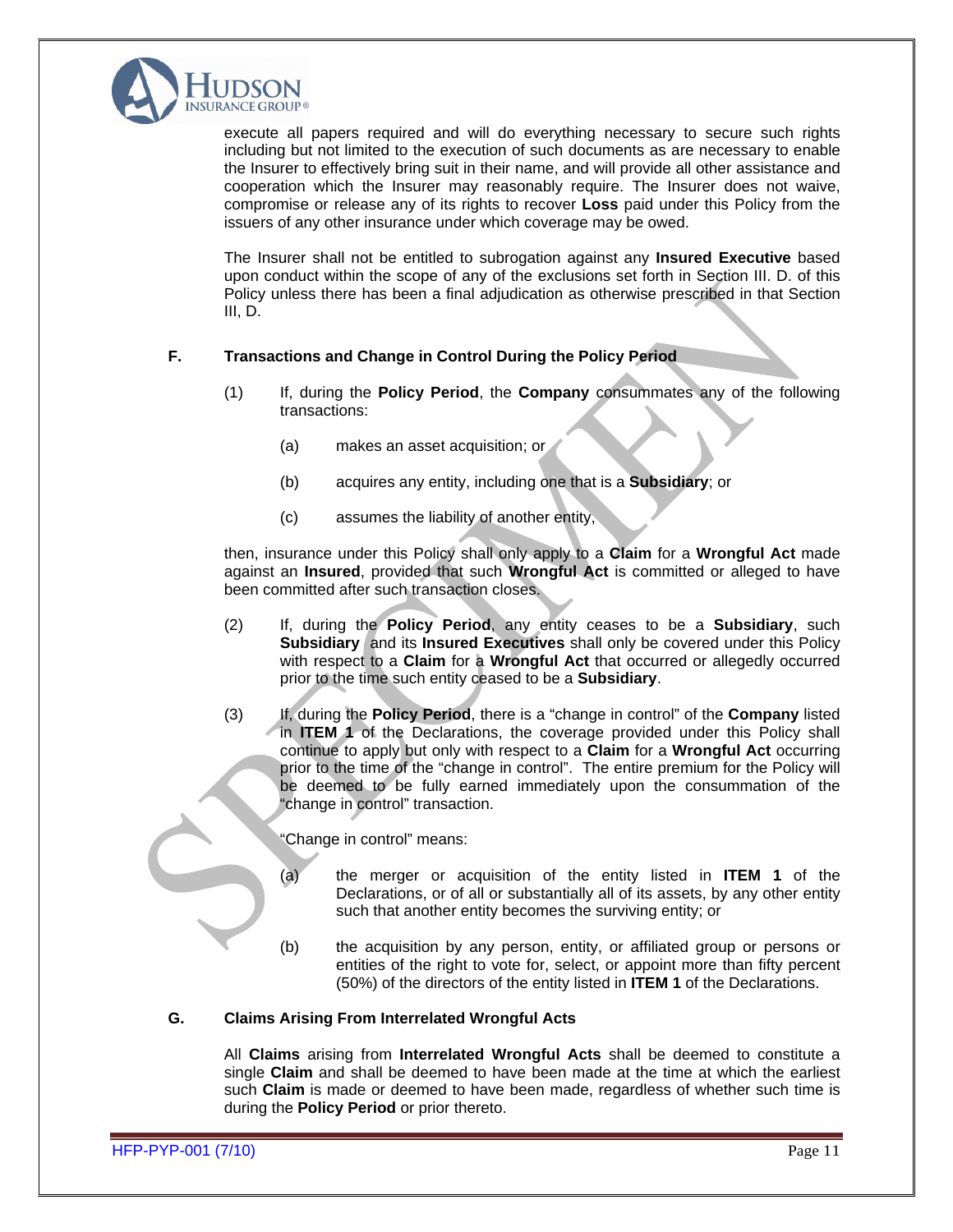

#### **H. Cancellation or Non-Renewal of Policy**

- (1) The **Company** as listed in **ITEM 1** of the Declarations or any duly authorized party acting on its behalf shall have the exclusive right to cancel this Policy on behalf of any or all **Insureds**. Such cancellation may be effected by mailing to the Insurer written notice stating when such cancellation shall be effective, provided the date of cancellation is not later than the Expiration Date set forth in **ITEM 2 (B)** of the Declarations. In such event, the Insurer shall retain the customary short rate portion of the premium. Return or tender of the unearned premium is not a condition of cancellation.
- (2) The Insurer may cancel this Policy only for nonpayment of premium. In such event, the Insurer will deliver or mail written notice of cancellation to the **Company** at the address stated in **ITEM 1** of the Declarations not less than twenty (20) days before the effective date of cancellation. The notice will state the reason for cancellation.
- (3) The Insurer is under no obligation to renew this Policy upon its expiration. Upon the Insurer's election to non-renew this Policy, the Insurer will deliver or mail written notice of non-renewal to the **Company**, at the address listed in **ITEM 1** of the Declarations at least sixty (60) days before the Expiration Date set forth in **ITEM 2 (B)** of the Declarations.

#### **I. Discovery Period**

- (1) If either the **Company** or the Insurer does not renew this Policy, the **Insured Executives** or the **Company** shall have the right, upon payment of the additional premium set forth in **ITEM 6** of the Declarations, to an extension of the coverage provided by this Policy with respect solely to any **Claim** first made during the **Discovery Period** set forth in **ITEM 6** of the Declarations, but only with respect to a **Wrongful Act** occurring prior to the Policy Expiration Date.
- (2) As a condition precedent to the right to purchase the **Discovery Period**, the total premium for this Policy must have been paid in full. The right of the **Insureds** to purchase the **Discovery Period** will be immediately terminated if the Insurer does not receive written notice from or on behalf of an **Insured** advising that any or all **Insureds** wish to purchase the **Discovery Period** together with full payment of the premium for the **Discovery Period** on a non-refundable basis within thirty (30) days after the Policy Expiration Date.
- (3) The purchase of the **Discovery Period** will not in any way increase the Limit of Liability set forth in **ITEM 3** of the Declarations, and the Limit of Liability with respect to **Claims** made during the **Discovery Period** shall be part of and not in addition to the Limit of Liability for all **Claims** made during the **Policy Period**.

#### **J. Representations, Non-Rescindability and Severability**

The insurance provided under the Insuring Agreement set forth in Section I. A. of this Policy shall not be rescindable under any circumstances.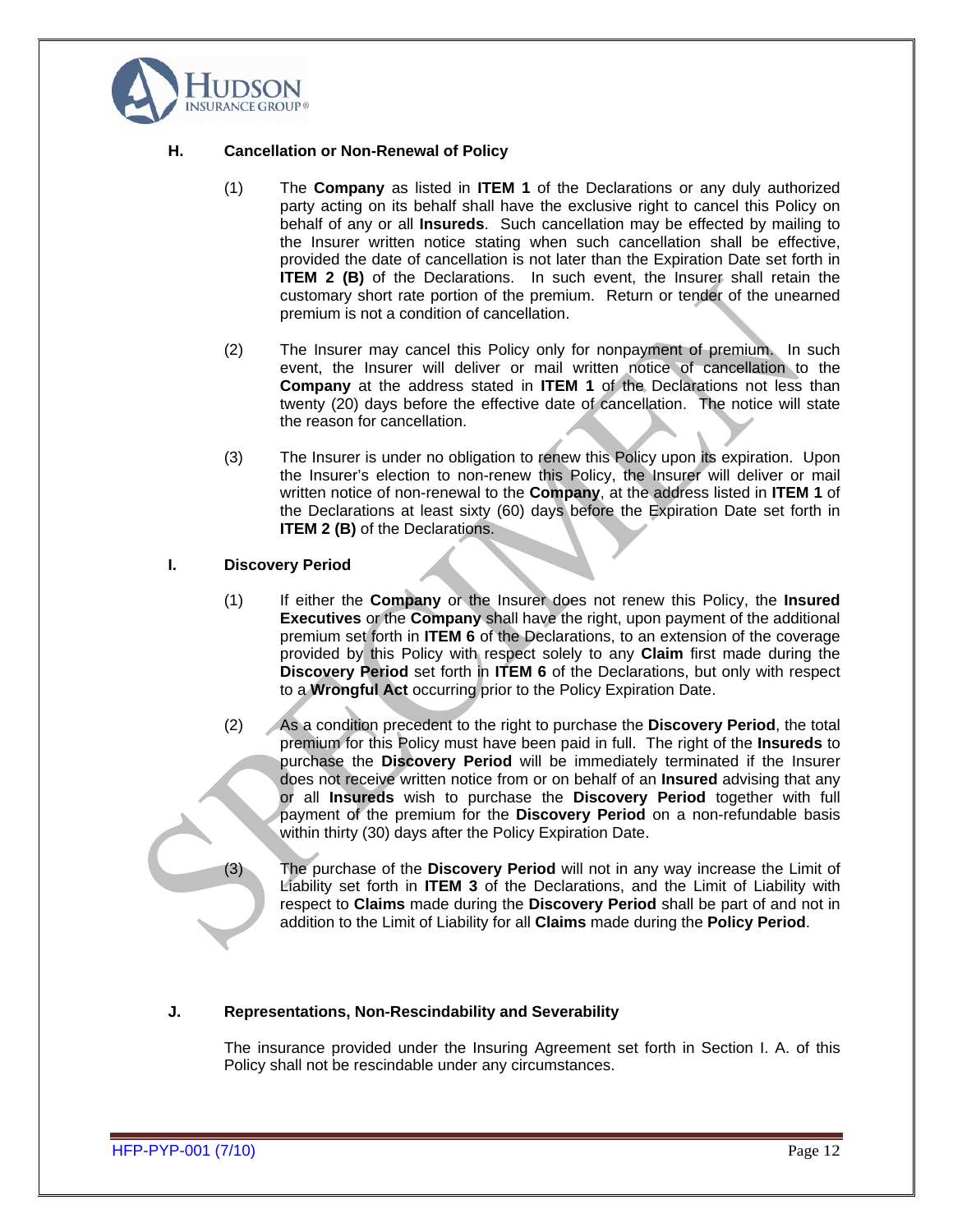

The application(s) for insurance under this Policy shall be construed as separate application(s) for each **Insured Executive** and the **Company**. The Insurer and all **Insureds** agree that in issuing this Policy, the Insurer has relied upon all representations, documents and information submitted in or in connection with the application(s), and such application(s) are deemed incorporated into and a part of this Policy. Each **Insured Executive** and the **Company** represents that, to the best of his, her or its knowledge, the statements and particulars contained in the application(s) are true, accurate and complete. The complete of the complete of the complete of the complete of the complete of the complete of the complete of the complete of the complete of the complete of the complete of the complete of the complete of the

No knowledge or information possessed by any **Insured** will be imputed to any **Insured Executive**, other than the **Insured Executive** possessing such knowledge or information, for the purposes of determining the availability of insurance with respect to **Claims** made against such other **Insured Executive** or with respect to any rescission of this Policy. However, the knowledge of the signatory on anyapplication(s), any chief executive officer, and any chief financial officer shall be imputed to the **Company** with respect to rescission or insurance available pursuant to the Insuring Agreements set forth in Sections I. B., C., and D. of this Policy.

#### **K. No Action Against the Insurer and No Assignment**

- (1) Except for an action undertaken by or on behalf of an **Insured**,no action may be taken against the Insurer unless, as a condition precedent thereto:
	- (a) there has been full compliance with all of the terms and conditions of this Policy; and **Policy; and**
	- (b) the amount of any liability of the **Insured** has been finally determined either by judgment against such **Insured** after actual trial, or by written agreement of the **Insured**, the claimant and the Insurer.
- (2) Nothing contained herein shall give any person or entity the right to join the Insurer as a party to any **Claim** against an **Insured** to determine its liability, nor may an **Insured** implead or join the Insurer in any such **Claim**.
- (3) Assignment of the interest of any **Insured** under this Policy shall not bind the Insurer unless its consent is endorsed hereon.

#### **L. Authorization and Notices**

The **Company** as set forth in **ITEM 1** of the Declarations will act on behalf of any and all **Insureds** with respect to the giving and receiving of notices involving the Insurer and this Policy, as well as payment and any other action with regard to premiums.

#### **M. Entire Agreement**

The **Insureds** agree that the Declarations, the Policy, including any endorsements and attachments, and all application(s) for the Policy shall constitute the entire agreement between the Insurer and the **Insureds** in relation to the insurance afforded under the Policy. The contract of the contract of the contract of the contract of the contract of the contract of the contract of the contract of the contract of the contract of the contract of the contract of the contract of the co

Notice to any agent or knowledge possessed by any agent or other person acting or purporting to act on behalf of the Insurer will not cause a waiver or change in any part of this Policy or prevent the Insurer from asserting any right under the terms, conditions and